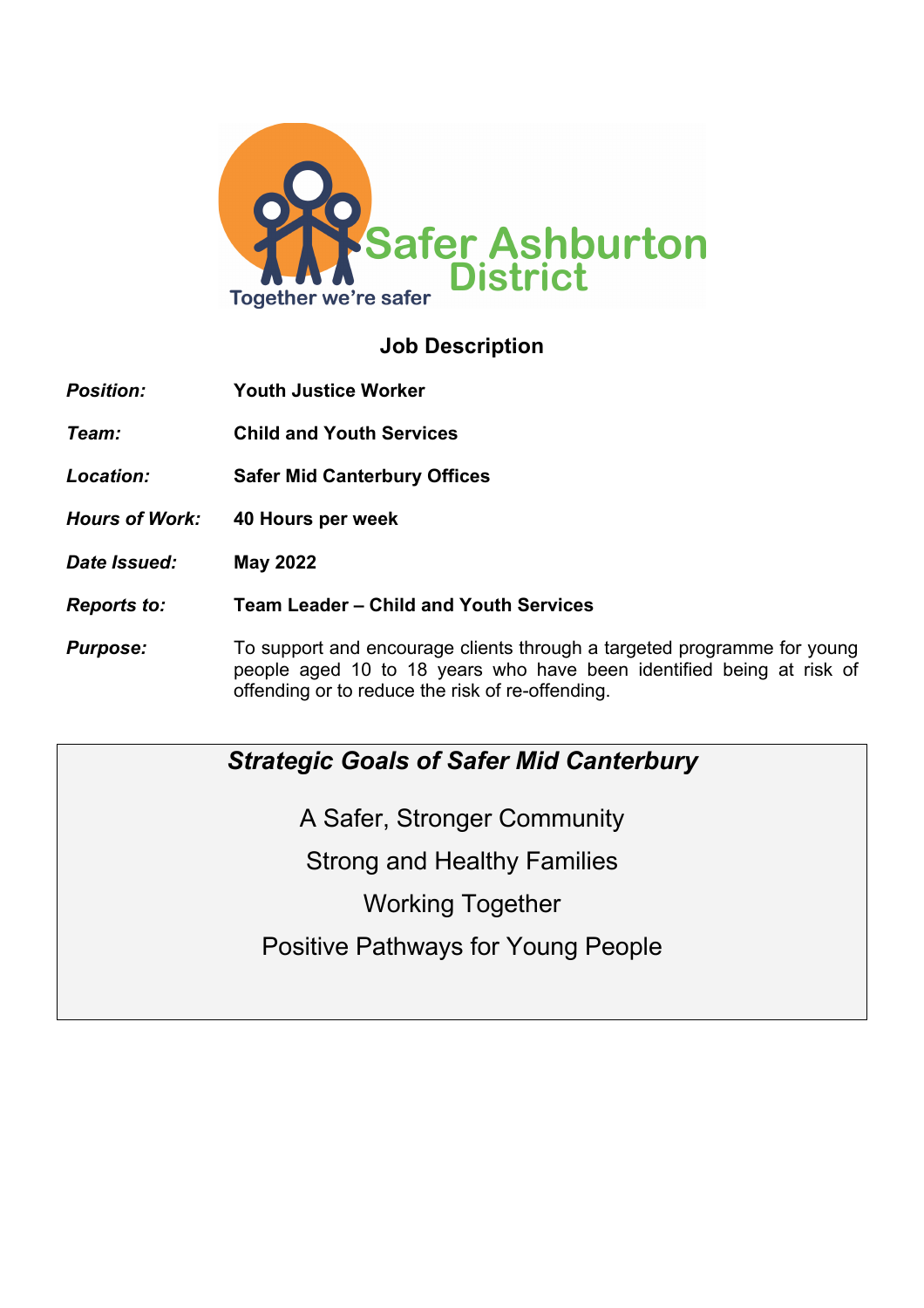### *Qualifications:*

The person will have relevant experience and/or training in a field that furnishes them with the skills and experience needed for a position of this type.

### *Functional Relationships:*

*Internal to* Safer Mid Canterbury District*:*

- ❖ Safer Mid Canterbury General Manager
- ❖ Safer Mid Canterbury Team leaders
- ❖ Safer Mid Canterbury Admin and Finance Team
- ❖ Safer Mid Canterbury Service Staff

*External to* Mid Canterbury*:*

- ❖ Mid Canterbury Schools
- ❖ Specialist Education Services
- ❖ Police
- v Social Service Agencies (Govt and NGO's)
- ❖ Oranga Tamariki

### *Target group:*

Children and young people aged 10 to 18 years with one or more of the following: Social, educational, emotional and behavioural problems as identified by an agency, young person and/or their family/whanau.

#### *Goal:*

- $\div$  To reduce drift into anti-social or criminal behaviour
- $\cdot$  To reduce levels of serious and/or persistent reoffending
- v To reduce the risk of escalation to more formal Youth Justice processes
- v To increase involvement in education, training and work
- $\cdot \cdot$  To increase social skills through attendance at group activities
- $\cdot \cdot$  To assist the clients to benefit from interventions of other agencies
- $\div$  To improve the clients' self esteem and confidence
- ❖ To improve the clients' emotional well-being
- $\div$  To support clients while on bail
- $\cdot \cdot$  To support clients returning to the community after leaving residence
- v To provide an alternative to residence for young people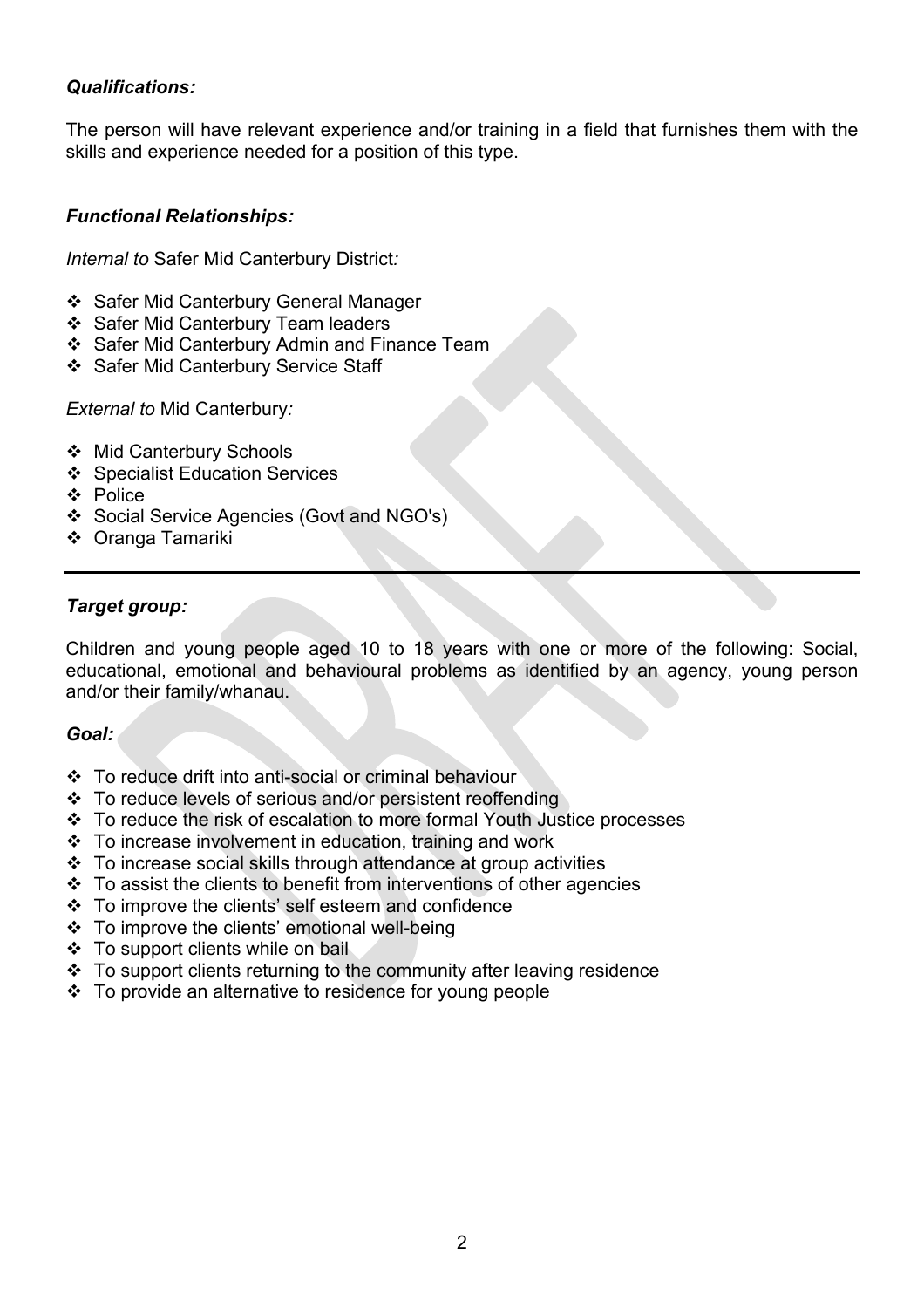# *Key Functions:*

## **1. Receive referrals from the police / Oranga Tamariki.**

## *Outcome*

- Referrals received and acknowledged
- Respond to all referrals
- Report delivered once initial contact has been made

## *Measures*

- Referrals acknowledged and responded to in a timely manor
- Reporting is completed accurately and in a timely manor
- **2. Identify client needs in conjunction with clients, family/whanau and/or service agencies and schools.**

*Outcome*

- Liaise, as appropriate, with school, family/whanau, agencies, to identify the specific needs of each client
- Attend Family Group Conferences with clients or when likely to be referred
- Specific outcomes and needs for each client are identified and reporting is planned

## *Measures*

- Client needs identified appropriately
- Reporting to be delivered on time
- **3. Develop personal plans for clients; supporting each young person to complete their personal plan, amending the plans as necessary and monitoring and evaluating plans.**

*Outcome*

- Each client will have a goal orientated personal plan to work toward
- Provide support and motivation to the client to ensure their success
- Be a positive role model and identify learning outcomes to support the specific client and plan
- Ongoing support is provided to meet the plan and where difficulties arise, or circumstances change, plan is amended to suit, and/or barriers are overcome
- Ensure sign off is achieved by appropriate signatory
- Personal plans are referred to and progress on plan completion is evaluated at regular intervals

## *Measures*

- Personal plan created for each client with specific and measurable goals
- Plan outcomes and timeframes achieved
- **4. Make referrals to any agency, if identified as being able to support the young person or Family/Whanau or to develop the young person.**

## *Outcome*

• Where appropriate, referrals made to other agencies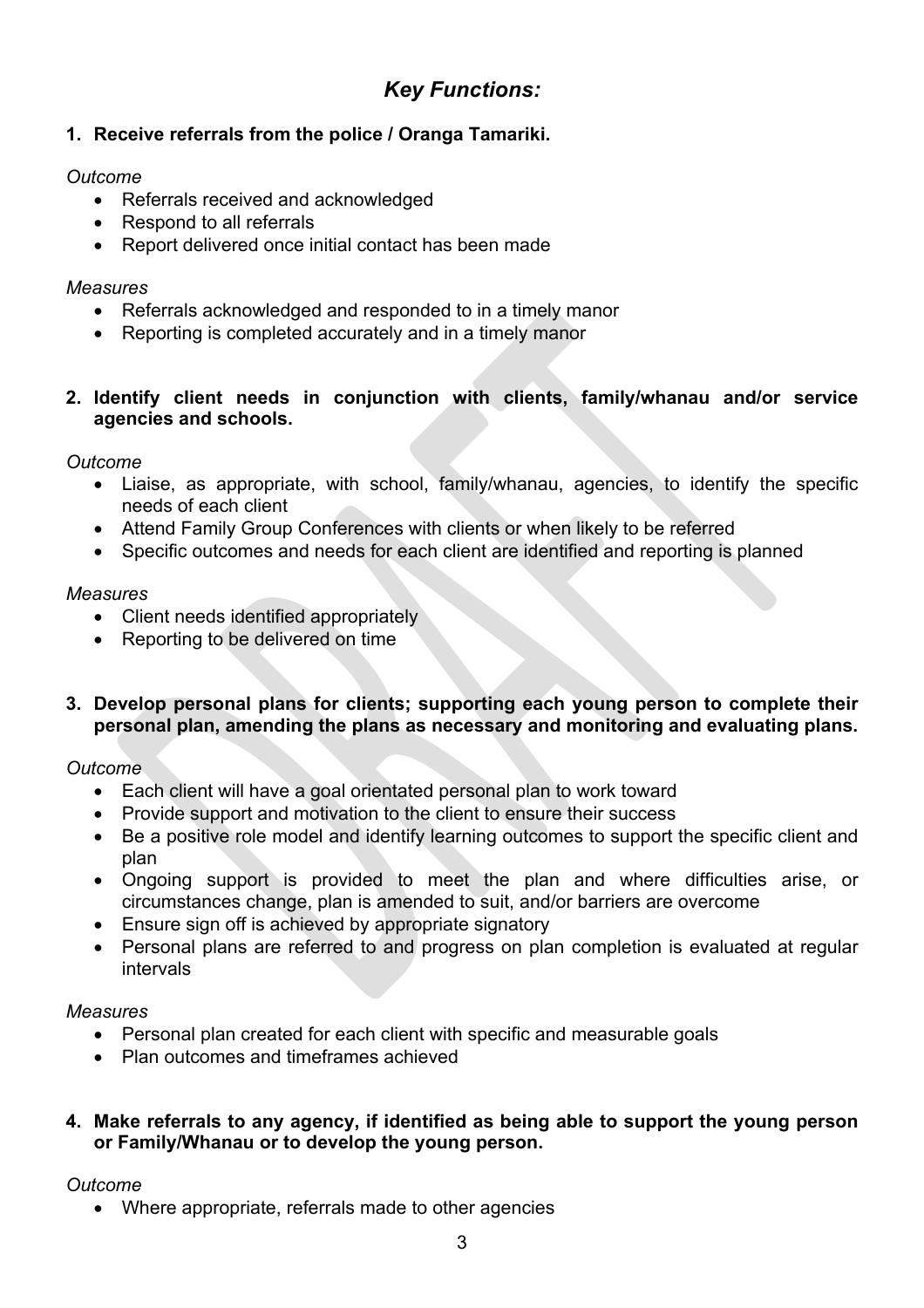• Follow up to ensure the referral was received and was appropriate

*Measures*

- Young person, family/whanau/caregiver is aware of, and receives appropriate and all relevant support available in the community
- **5. Achieve the goals of the Programmes you are asked to support (currently the "Supervision with Activity", "Supported Bail" and "Community Youth" Programmes).**

#### *Outcome*

- Compliance with the specific requirements of the Programme
- Demonstrated the clients have:
	- o Engaged in meaningful positive activities
	- o Improved their life skills
	- $\circ$  Improved their family/whanau links
	- o Had supervision where needed
	- And, specifically for the Supported Bail Programme, that you have:
		- o Contributed to the client's Family Group Conference Plans
		- o Ensured the client has attended mandatory assessments and appointments
		- o Assisted with supervision
		- o Ensured the client has complied with bail conditions (to the extent they fall within your control)

#### *Measures*

- Young person and their family/whanau/caregiver have been able to receive appropriate and relevant support in the community
- KPIs for each Programme are achieved

## **6. Liaise with referrer regularly and provide feedback.**

#### *Outcome*

- Referrer will receive fortnightly feedback on progress or outcome
- Feedback given is to be done in line with reporting requirements

#### *Measures*

- Good feedback given where appropriate
- All feedback to ministry achieved by required timeframes
- **7. Refer family/whanau/caregiver, with their express consent, to other agencies if their difficulties become apparent.**

#### *Outcome*

• Referrals made where appropriate and with consent to be done so with due consideration of the Privacy Act

#### *Measures*

- Family/whanau/caregiver receives the support they need to be able to provide appropriate care and support to their charge (our client)
- Consent has been gained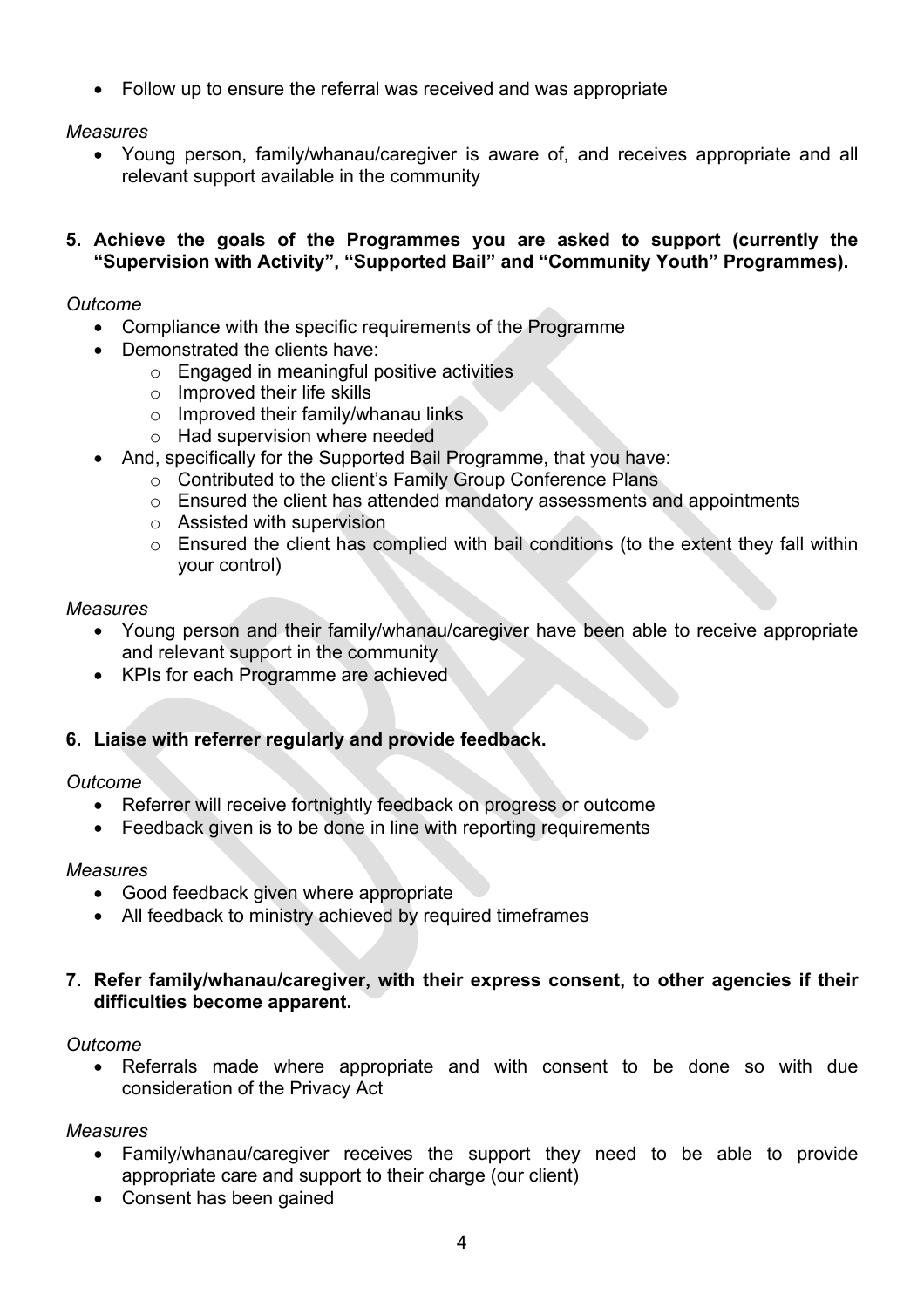## *Key Functions – General*

**8. Jointly with Team Leader, monitor workloads ensuring an equitable and rewarding balance.**

### *Outcome*

- Satisfying and supportive working environment
- Management's awareness of workload pressures

#### *Measures*

- Supervision records
- Time sheets

## **9. Comply with Reporting, Accountability and Health and Safety requirements**

- Reporting to contracts as required
- Complying with health and safety requirements when working in and off the premises of work
- Complying with Safer Mid Canterbury's Key Operating Policies and Procedures
- Maintain client records to the required standard within our Client Management System

### *Outcome*

- Timely return of contract report statistics
- Compliance with other reporting requirements
- Safe working environment
- Up to date client records

## *Measures*

- Contract reports
- Staff feedback

## **10. Take part in supervision, performance appraisal and training opportunities**

- Team leader will be available on a day-to-day basis to support the person holding this position in their work.
- The Co-ordinator will receive professional supervision from a person agreed by the staff member and Team Leader as being an appropriate professional person.
- The staff member will take part in an annual individual Performance Review by the Team leader.

## *Outcomes*

• Supervision is relevant to best practice and professional development

#### *Measures*

- Supervision contract
- Supervision records
- Performance appraisal records
- Professional development record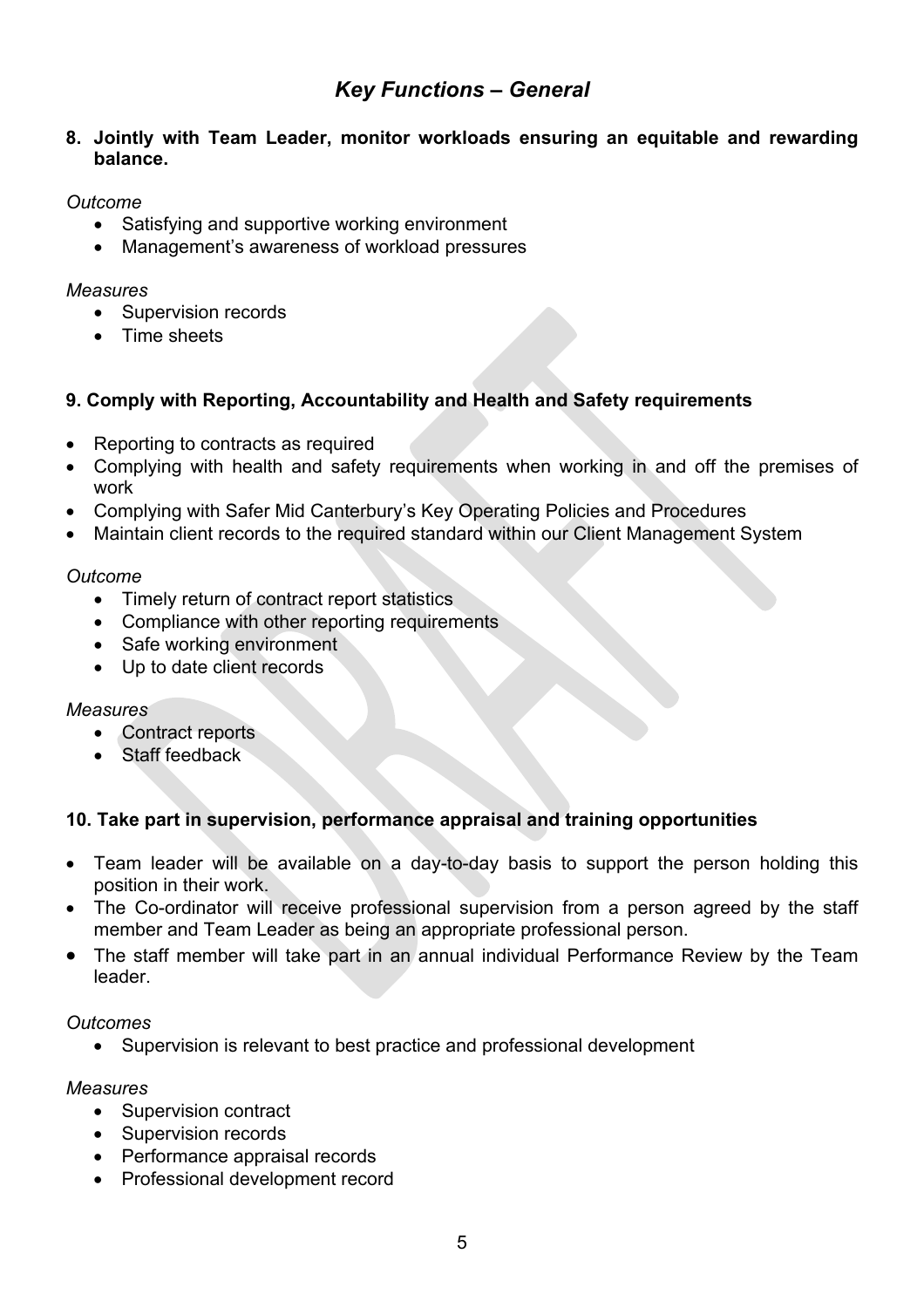## **11. Attend relevant Team and Organisational meetings.**

#### *Outcomes*

- The staff member is a fully participating member of Safer Mid Canterbury.
- The staff member provides a monthly written line report to the their team leader and attends a monthly meeting with Team Leader to discuss report.
- The staff member attends Bi-monthly Team Meetings and alternate bi-monthly full staff meetings.

#### *Measures:*

• Meeting Minutes

## **12. Be committed to the development of Safer Mid Canterbury's Bi and Multi-cultural development**

*Outcomes*

- Bicultural development will be integrated into service responses.
- Multicultural development will be integrated into service responses.

#### *Measures*

- Attendance at Treaty of Waitangi and other cultural training.
- Identification of training needs in regard to cultures represented in case loads

#### **13.Systems and processes maintained and up to date.**

*Outcomes*

- Filling systems, and electronic Client Management system, kept up to date and easily accessible
- Regular time put aside each month to ensure systems and processes continue to meet organisation demands
- Regular planning each month to ensure goals and priorities for month will be achieved
- The staff member must fill in the training and supervision registers

#### *Measures*

- Filing keep up to date and accessible / understandable to other staff
- Goals and priorities achieved in set time frames

Signed by:

**Youth Justice Worker** 

Signed by:

| <b>Team Leader – Child and Youth Services</b> | Date |
|-----------------------------------------------|------|
|                                               |      |

 $\frac{1}{\text{Date}}$ 

 $\frac{1}{\sqrt{2}}$  ,  $\frac{1}{\sqrt{2}}$  ,  $\frac{1}{\sqrt{2}}$  ,  $\frac{1}{\sqrt{2}}$  ,  $\frac{1}{\sqrt{2}}$  ,  $\frac{1}{\sqrt{2}}$  ,  $\frac{1}{\sqrt{2}}$  ,  $\frac{1}{\sqrt{2}}$  ,  $\frac{1}{\sqrt{2}}$  ,  $\frac{1}{\sqrt{2}}$  ,  $\frac{1}{\sqrt{2}}$  ,  $\frac{1}{\sqrt{2}}$  ,  $\frac{1}{\sqrt{2}}$  ,  $\frac{1}{\sqrt{2}}$  ,  $\frac{1}{\sqrt{2}}$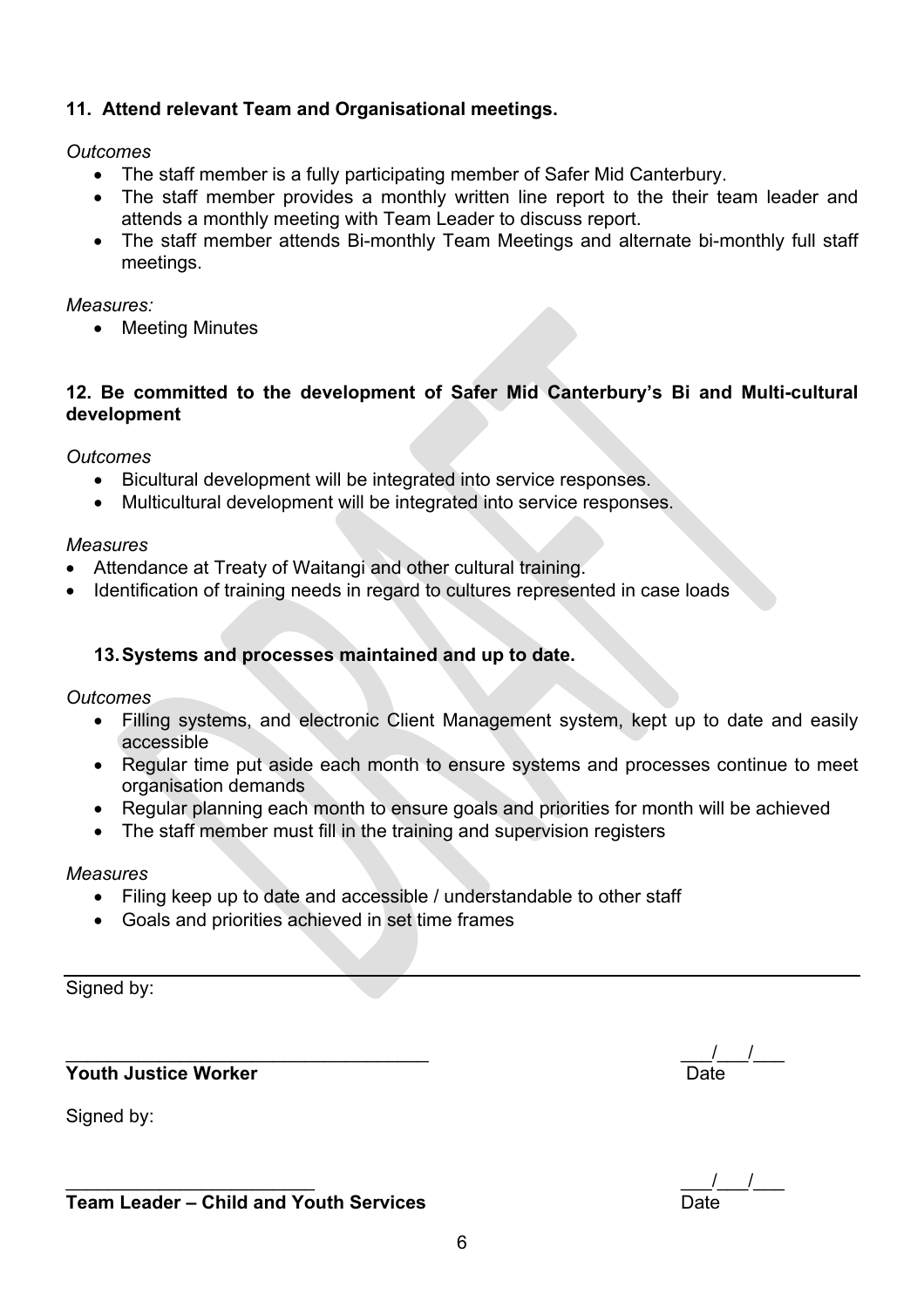## **Youth Justice Worker**

# **Ideal Person Specification**

- The ability to relate to a wide range of people of diverse backgrounds with sensitivity and respect.
- As a large proportion of the client group are male Maori, it is imperative that this person can build respect from this general group and has an understanding of Maoritanga.
- Experience in working with Children, young people and families/whanau with multiple needs.
- Must show empathy and respect.
- Ability to maintain confidentiality.
- A facilitative style that empowers and builds on people's skills and abilities.
- Understanding and practical experience in working with reluctant clients and overcoming change resistance.
- Excellent verbal and written communication skills.
- The ability to meet deadlines under pressure.
- An ability to work co-operatively with school staff, community and statutory agencies
- Ability to take initiative, work independently and undertake new challenges that may arise.
- Competent with Microsoft and using computers for your everyday work.
- Hold a current motor vehicle drivers licence.
- An ability to communicate effectively with a diverse range of individuals across a wide age bracket
- Commitment to Bi-cultural and Multi-cultural social service practice and sensitivity to individual differences generally